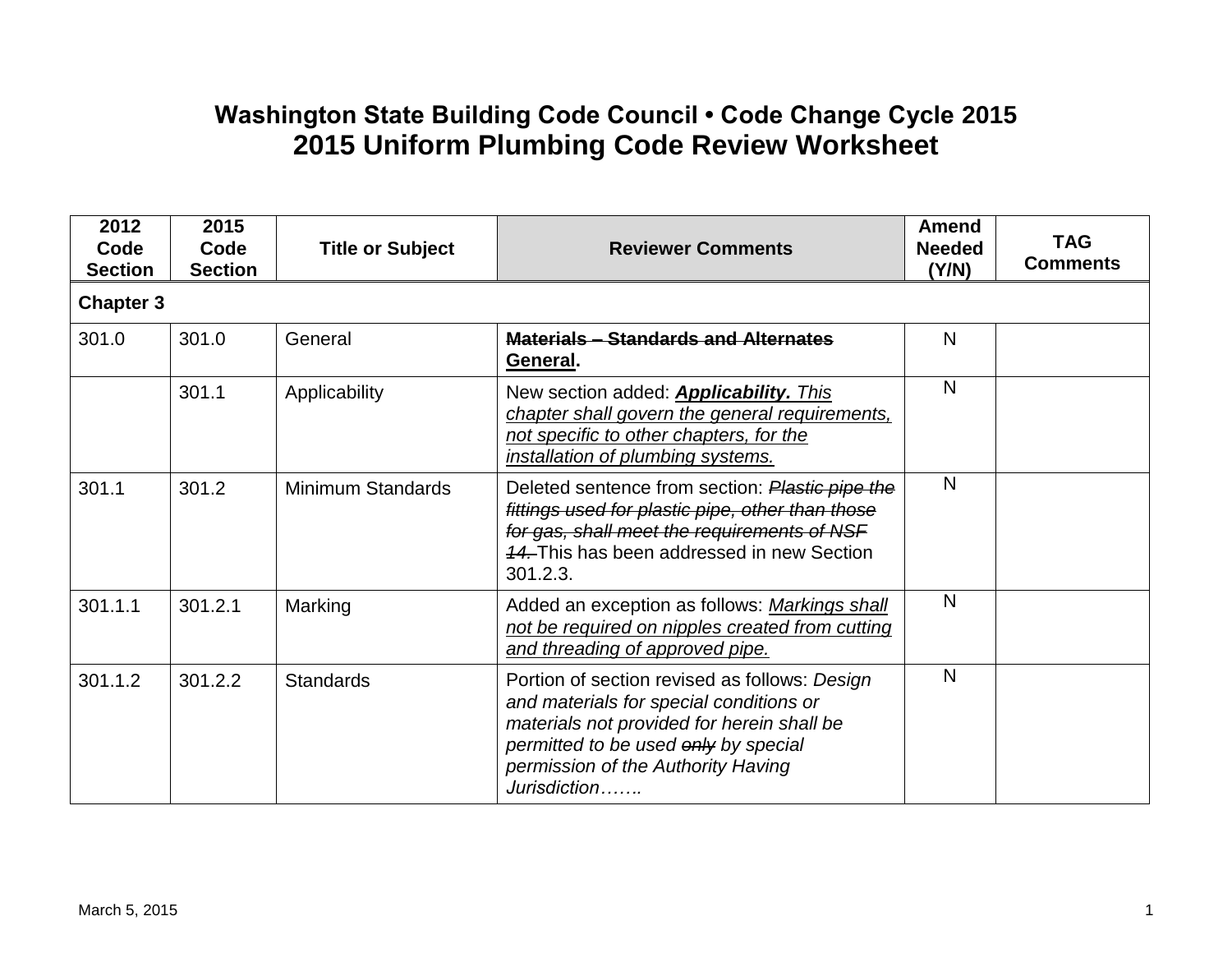| 2012<br>Code<br><b>Section</b> | 2015<br>Code<br><b>Section</b> | <b>Title or Subject</b>                                                  | <b>Reviewer Comments</b>                                                                                                                                                 | <b>Amend</b><br><b>Needed</b><br>(Y/N) | <b>TAG</b><br><b>Comments</b> |
|--------------------------------|--------------------------------|--------------------------------------------------------------------------|--------------------------------------------------------------------------------------------------------------------------------------------------------------------------|----------------------------------------|-------------------------------|
| <b>Chapter 3</b>               |                                |                                                                          |                                                                                                                                                                          |                                        |                               |
|                                | 301.2.3                        | Plastic Pipe, Plastic<br>Pipe Fittings, and<br>Components                | New section that contains the provision<br>deleted from Section 301.2 of the 2012 UPC.                                                                                   | N                                      |                               |
|                                | 301.2.4                        | Cast-Iron Soil Pipe and<br>Fittings                                      | New section added to reference applicable<br>standards.                                                                                                                  | N                                      |                               |
| 301.1.3                        | 301.2.5                        | <b>Existing Buildings</b>                                                | No change                                                                                                                                                                | $\mathsf{N}$                           |                               |
| 301.2                          | 301.3                          | Alternate Materials and<br><b>Methods of Construction</b><br>Equivalency | No change                                                                                                                                                                | $\mathsf{N}$                           |                               |
| 301.2.1                        | 301.3.1                        | Testing                                                                  | No change                                                                                                                                                                | N                                      |                               |
| 301.2.1.1                      | 301.3.1.1                      | <b>Tests</b>                                                             | No change                                                                                                                                                                | $\mathsf{N}$                           |                               |
| 301.2.1.2                      | 301.3.1.2                      | <b>Request by Authority</b><br>Having Jurisdiction                       | No change                                                                                                                                                                | N                                      |                               |
| 301.3                          | 301.4                          | <b>Flood Hazard Areas</b>                                                | No change                                                                                                                                                                | N                                      |                               |
| 301.3.1                        | 301.4.1                        | <b>Coastal High Hazard</b><br>Areas                                      | Modified the section title and the same<br>reference in the section from "flood hazard<br>areas subject to high-velocity wave action" to<br>"coastal high hazard areas." | N                                      |                               |
| 301.4                          | 301.5                          | <b>Alternative Engineered</b><br>Design                                  | No change                                                                                                                                                                | $\mathsf{N}$                           |                               |
| 301.4.1                        | 301.5.1                        | <b>Permit Application</b>                                                | Changed term "registered professional<br>engineer" to "registered design professional."                                                                                  | $\mathsf{N}$                           |                               |
| 301.4.2                        | 301.5.2                        | <b>Technical Data</b>                                                    | Changed term "registered professional<br>engineer" to "registered design professional."                                                                                  | N                                      |                               |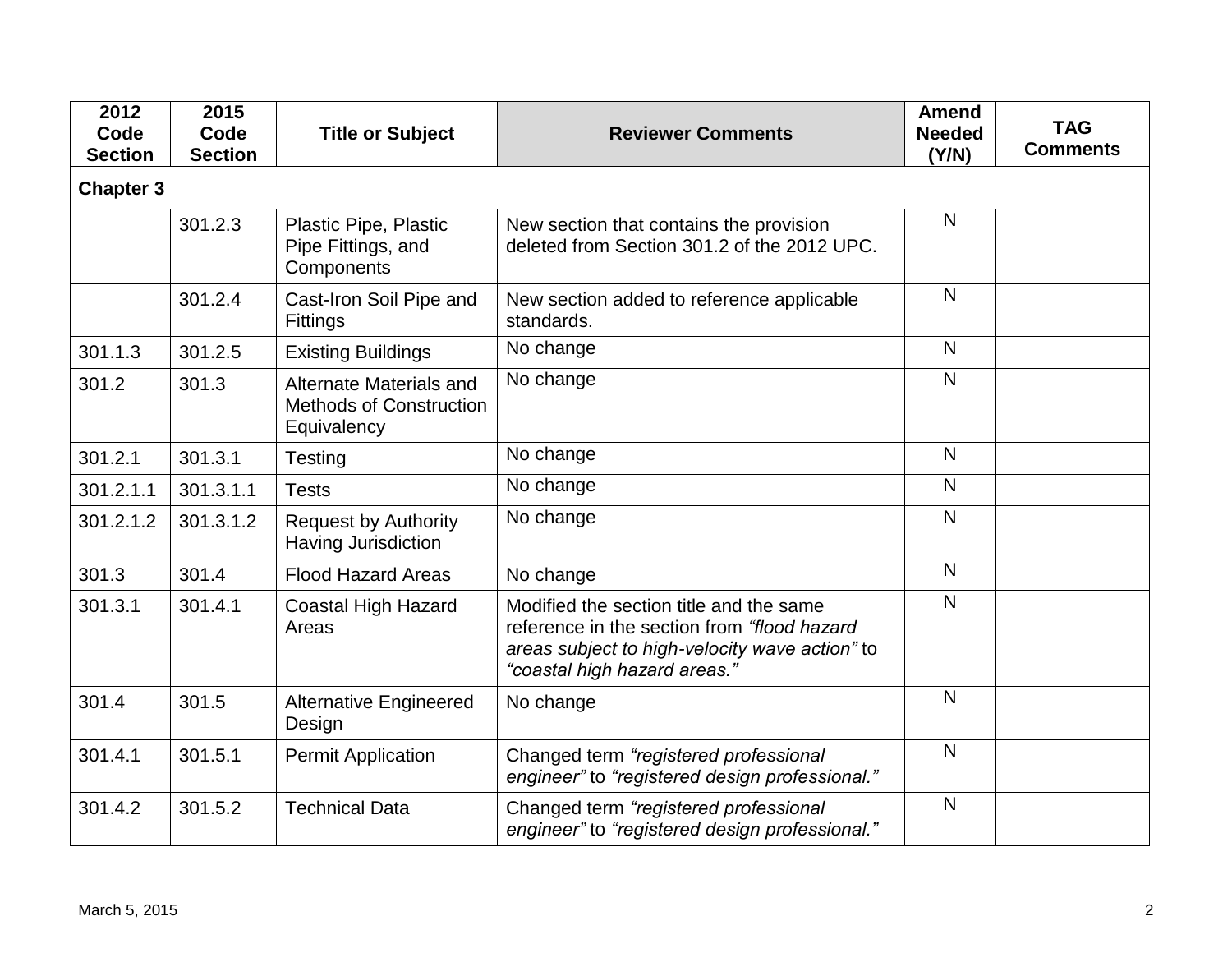| 2012<br>Code<br><b>Section</b> | 2015<br>Code<br><b>Section</b> | <b>Title or Subject</b>                                     | <b>Reviewer Comments</b>                                                                                   | <b>Amend</b><br><b>Needed</b><br>(Y/N) | <b>TAG</b><br><b>Comments</b> |
|--------------------------------|--------------------------------|-------------------------------------------------------------|------------------------------------------------------------------------------------------------------------|----------------------------------------|-------------------------------|
| <b>Chapter 3</b>               |                                |                                                             |                                                                                                            |                                        |                               |
| 301.4.3                        | 301.5.3                        | <b>Design Documents</b>                                     | Changed term "registered professional<br>engineer" to "registered design professional."                    | $\mathsf{N}$                           |                               |
| 301.4.4                        | 301.5.4                        | Design Approval                                             | No change                                                                                                  | N                                      |                               |
| 301.4.5                        | 301.5.5                        | <b>Design Review</b>                                        | Changed term "registered professional<br>engineer" to "registered design professional."                    | $\mathsf{N}$                           |                               |
| 301.4.6                        | 301.5.6                        | <b>Inspection and Testing</b>                               | No change                                                                                                  | N                                      |                               |
| 302.0                          | 302.0                          | Iron Pipe Size (IPS)<br><b>Size</b>                         | No change                                                                                                  | N                                      |                               |
| 302.1                          | 302.1                          | General                                                     | Iron, steel, brass, copper and copper alloy pipe<br>shall be standard-weight iron pipe size (IPS)<br>pipe. | $\mathsf{N}$                           |                               |
| 303.0                          | 303.0                          | Disposal of Liquid<br>Waste                                 | No change                                                                                                  | $\mathsf{N}$                           |                               |
| 303.1                          | 303.1                          | General                                                     | No change                                                                                                  | N                                      |                               |
| 304.0                          | 304.0                          | Connections to<br>Drainage System or<br><b>Public Sewer</b> | No change                                                                                                  | N                                      |                               |
| 304.1                          | 304.1                          | General                                                     | No change                                                                                                  | $\mathsf{N}$                           |                               |
| 305.0                          | 305.0                          | Damage to Drainage<br><b>System or Public Sewer</b>         | No change                                                                                                  | N                                      |                               |
| 305.1                          | 305.1                          | <b>Unlawful Practices</b>                                   | No change                                                                                                  | N                                      |                               |
| 306.0                          | 306.0                          | <b>Industrial Wastes</b>                                    | No change                                                                                                  | $\mathsf{N}$                           |                               |
| 306.1                          | 306.1                          | <b>Detrimental Wastes</b>                                   | No change                                                                                                  | $\mathsf{N}$                           |                               |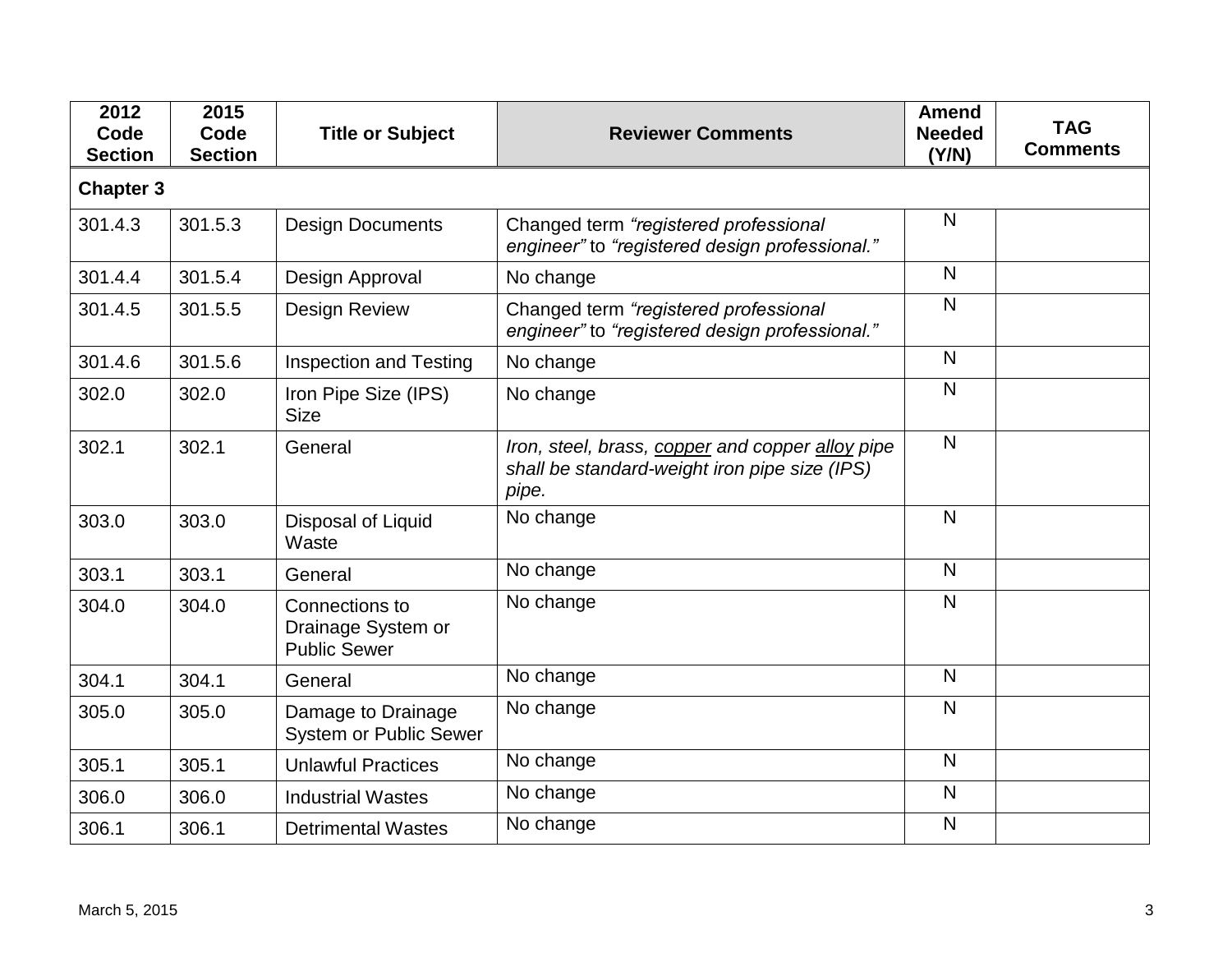| 2012<br>Code<br><b>Section</b> | 2015<br>Code<br><b>Section</b> | <b>Title or Subject</b>                     | <b>Reviewer Comments</b> | <b>Amend</b><br><b>Needed</b><br>(Y/N) | <b>TAG</b><br><b>Comments</b> |
|--------------------------------|--------------------------------|---------------------------------------------|--------------------------|----------------------------------------|-------------------------------|
| <b>Chapter 3</b>               |                                |                                             |                          |                                        |                               |
| 306.2                          | 306.2                          | Safe Discharge                              | No change                | $\mathsf{N}$                           |                               |
| 307.0                          | 307.0                          | Location                                    | No change                | $\mathsf{N}$                           |                               |
| 307.1                          | 307.1                          | System                                      | No change                | $\mathsf{N}$                           |                               |
| 307.2                          | 307.2                          | Ownership                                   | No change                | $\mathsf{N}$                           |                               |
| 308.0                          | 308.0                          | Improper Location                           | No change                | $\mathsf{N}$                           |                               |
| 308.1                          | 308.1                          | General                                     | No change                | $\mathsf{N}$                           |                               |
| 309.0                          | 309.0                          | Workmanship                                 | No change                | $\mathsf{N}$                           |                               |
| 309.1                          | 309.1                          | <b>Engineering Practices</b>                | No change                | $\mathsf{N}$                           |                               |
| 309.2                          | 309.2                          | Concealed<br>Imperfections                  | No change                | $\mathsf{N}$                           |                               |
| 309.3                          | 309.3                          | <b>Burred Ends</b>                          | No change                | $\mathsf{N}$                           |                               |
| 309.4                          | 309.4                          | <b>Installation Practices</b>               | No change                | $\mathsf{N}$                           |                               |
| 310.0                          | 310.0                          | Prohibited Fittings and<br><b>Practices</b> | No change                | $\mathsf{N}$                           |                               |
| 310.1                          | 310.1                          | <b>Fittings</b>                             | No change                | $\mathsf{N}$                           |                               |
| 310.2                          | 310.2                          | Drainage and Vent<br>Piping                 | No change                | $\mathsf{N}$                           |                               |
| 310.3                          | 310.3                          | <b>Waste Connection</b>                     | No change                | N                                      |                               |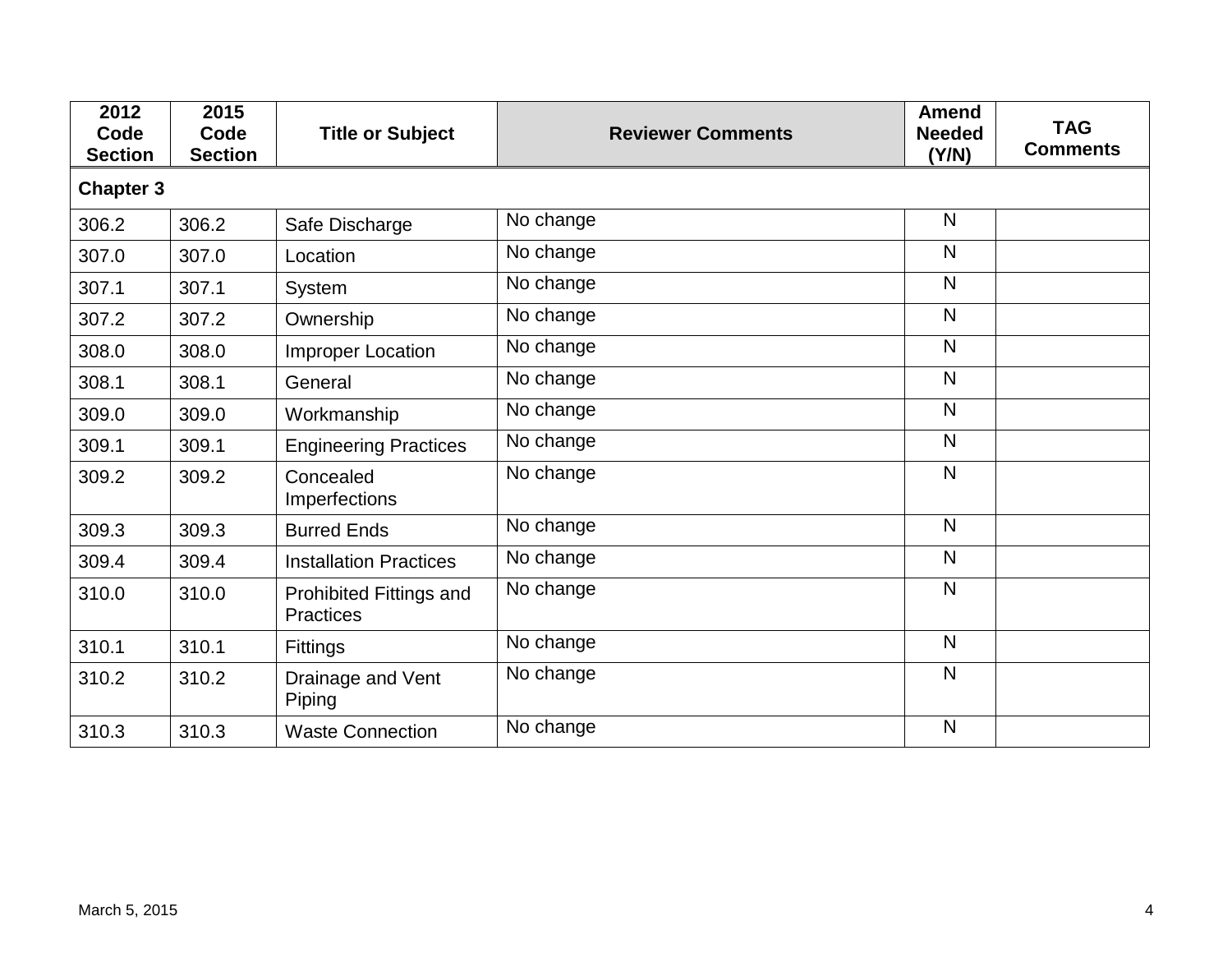| 2012<br>Code<br><b>Section</b> | 2015<br>Code<br><b>Section</b> | <b>Title or Subject</b>               | <b>Reviewer Comments</b>                                                                                                                                                                                                                                                                                                                                                                                                                                                                                                                                                                                                                                                                                                                                                                                                                                                                                                                                                       | <b>Amend</b><br><b>Needed</b><br>(Y/N) | <b>TAG</b><br><b>Comments</b> |
|--------------------------------|--------------------------------|---------------------------------------|--------------------------------------------------------------------------------------------------------------------------------------------------------------------------------------------------------------------------------------------------------------------------------------------------------------------------------------------------------------------------------------------------------------------------------------------------------------------------------------------------------------------------------------------------------------------------------------------------------------------------------------------------------------------------------------------------------------------------------------------------------------------------------------------------------------------------------------------------------------------------------------------------------------------------------------------------------------------------------|----------------------------------------|-------------------------------|
| <b>Chapter 3</b>               |                                |                                       |                                                                                                                                                                                                                                                                                                                                                                                                                                                                                                                                                                                                                                                                                                                                                                                                                                                                                                                                                                                |                                        |                               |
| 310.4                          | 310.4                          | Use of Vent and Waste<br><b>Pipes</b> | (There is a current state amendment to this<br>section.)<br>Circuit venting was moved from Appendix C to<br>Chapter 9, and the section has been changed<br>to include all wet venting provisions of Chapter<br>9. However, the waste stack venting provisions<br>in Appendix C could not be allowed without<br>deletion of the last sentence. Further, it would<br>seem that the last sentence would prohibit the<br>use of other engineered systems that are<br>already allowed in some jurisdictions under the<br>alternate materials and methods provisions. To<br>address this, there should be a state<br>amendment as follows:<br>Use of Vent and Waste Pipes. Except as<br>hereinafter provided in Section 908.0 through<br>Section 911.0, and Appendix C, no vent pipe<br>shall be used as a soil or waste pipe, nor shall<br>a soil or waste pipe be used as a vent. Also,<br>single-stack drainage and venting systems<br>with unvented branch lines are prohibited. | Y                                      |                               |
| 310.5                          | 310.5                          | <b>Obstruction of Flow</b>            | No change                                                                                                                                                                                                                                                                                                                                                                                                                                                                                                                                                                                                                                                                                                                                                                                                                                                                                                                                                                      | N                                      |                               |
| 310.6                          | 310.6                          | <b>Dissimilar Metals</b>              | No change                                                                                                                                                                                                                                                                                                                                                                                                                                                                                                                                                                                                                                                                                                                                                                                                                                                                                                                                                                      | N                                      |                               |
| 310.7                          | 310.7                          | Direction of Flow                     | No change                                                                                                                                                                                                                                                                                                                                                                                                                                                                                                                                                                                                                                                                                                                                                                                                                                                                                                                                                                      | N                                      |                               |
| 310.8                          | 310.8                          | <b>Screwed Fittings</b>               | No change                                                                                                                                                                                                                                                                                                                                                                                                                                                                                                                                                                                                                                                                                                                                                                                                                                                                                                                                                                      | $\overline{\mathsf{N}}$                |                               |
| 311.0                          | 311.0                          | <b>Independent Systems</b>            | No change                                                                                                                                                                                                                                                                                                                                                                                                                                                                                                                                                                                                                                                                                                                                                                                                                                                                                                                                                                      | N                                      |                               |
| 311.1                          | 311.1                          | General                               | No change                                                                                                                                                                                                                                                                                                                                                                                                                                                                                                                                                                                                                                                                                                                                                                                                                                                                                                                                                                      | N                                      |                               |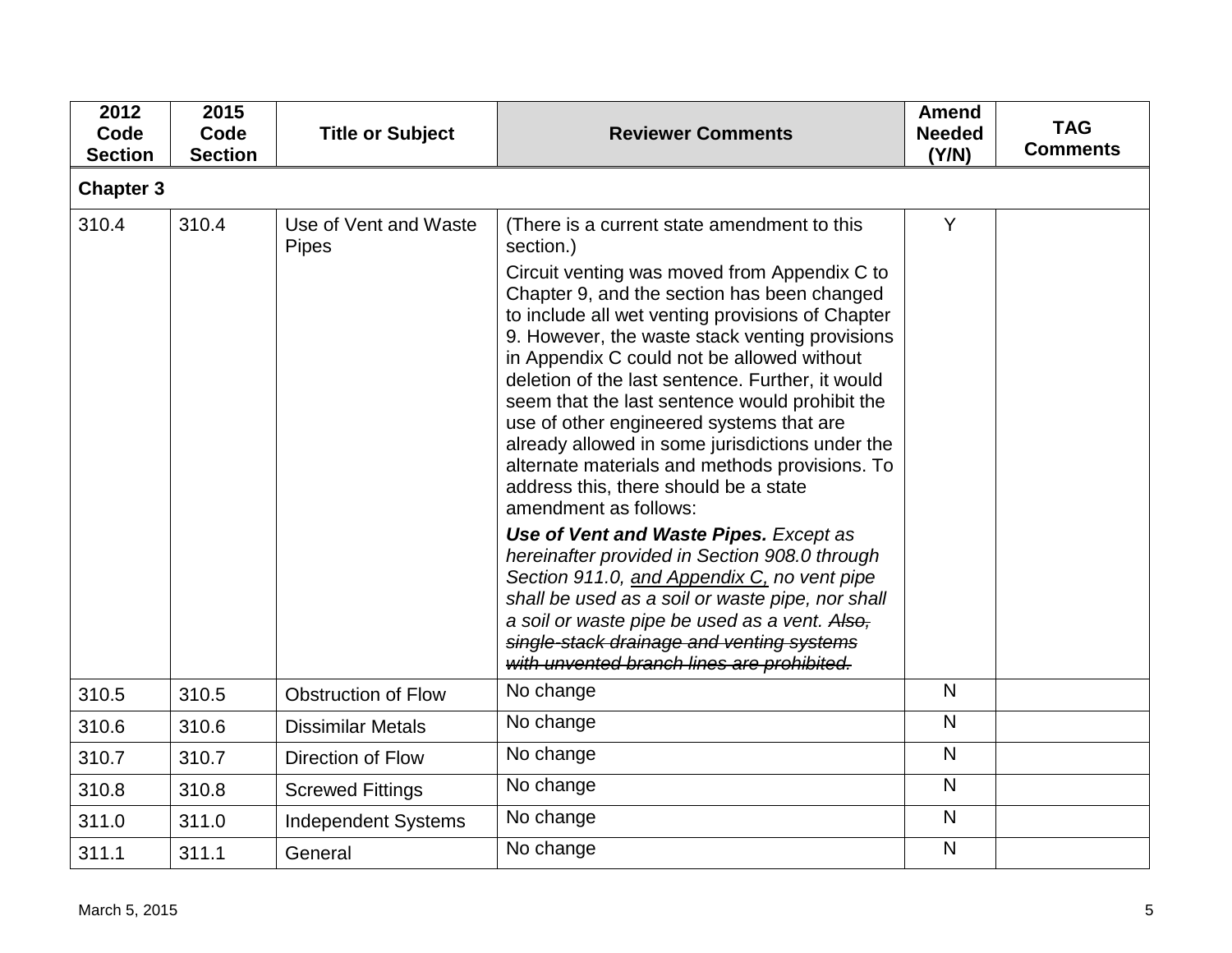| 2012<br>Code<br><b>Section</b> | 2015<br>Code<br><b>Section</b> | <b>Title or Subject</b>                                      | <b>Reviewer Comments</b>                                                                                                                                                                                                                                                                                                                                                                                                                                                                                                                      | <b>Amend</b><br><b>Needed</b><br>(Y/N) | <b>TAG</b><br><b>Comments</b> |
|--------------------------------|--------------------------------|--------------------------------------------------------------|-----------------------------------------------------------------------------------------------------------------------------------------------------------------------------------------------------------------------------------------------------------------------------------------------------------------------------------------------------------------------------------------------------------------------------------------------------------------------------------------------------------------------------------------------|----------------------------------------|-------------------------------|
| <b>Chapter 3</b>               |                                |                                                              |                                                                                                                                                                                                                                                                                                                                                                                                                                                                                                                                               |                                        |                               |
| 312.0                          | 312.0                          | Protection of Piping,<br>Materials, and<br><b>Structures</b> | No change                                                                                                                                                                                                                                                                                                                                                                                                                                                                                                                                     | N                                      |                               |
| 312.1                          | 312.1                          | General                                                      | No change                                                                                                                                                                                                                                                                                                                                                                                                                                                                                                                                     | N                                      |                               |
| 312.2                          | 312.2                          | Installation                                                 | No change                                                                                                                                                                                                                                                                                                                                                                                                                                                                                                                                     | $\mathsf{N}$                           |                               |
| 312.3                          | 312.3                          | <b>Building Sewer and</b><br>Drainage Piping                 | No change                                                                                                                                                                                                                                                                                                                                                                                                                                                                                                                                     | $\mathsf{N}$                           |                               |
| 312.4                          | 312.4                          | Corrosion, Erosion, and<br><b>Mechanical Damage</b>          | No change                                                                                                                                                                                                                                                                                                                                                                                                                                                                                                                                     | N                                      |                               |
| 312.5                          | 312.5                          | <b>Protectively Coated</b><br>Pipe                           | Revised as follows: Protectively coated pipe or<br>tubing shall be inspected and tested, and a<br>visible void, damage, or imperfection to the<br>pipe coating shall be repaired in accordance<br>with Section 312.0 an approved manner.                                                                                                                                                                                                                                                                                                      | $\mathsf{N}$                           |                               |
| 312.6                          | 312.6                          | <b>Freeze Protection</b>                                     | (There is a current state amendment to this<br>section.)<br>Revised as follows: No water, soil, or waste<br>pipe shall be installed or permitted outside a<br>building, in attics or crawl spaces, or in an<br>exterior wall unless, where necessary,<br>adequate provision is made to protect such<br>pipe from freezing.<br>A state amendment is still needed to add a<br>sentence at the end of the section as follows:<br>All hot and cold water pipes installed outside<br>the conditioned space shall be insulated to a<br>minimum R-3. | Y                                      |                               |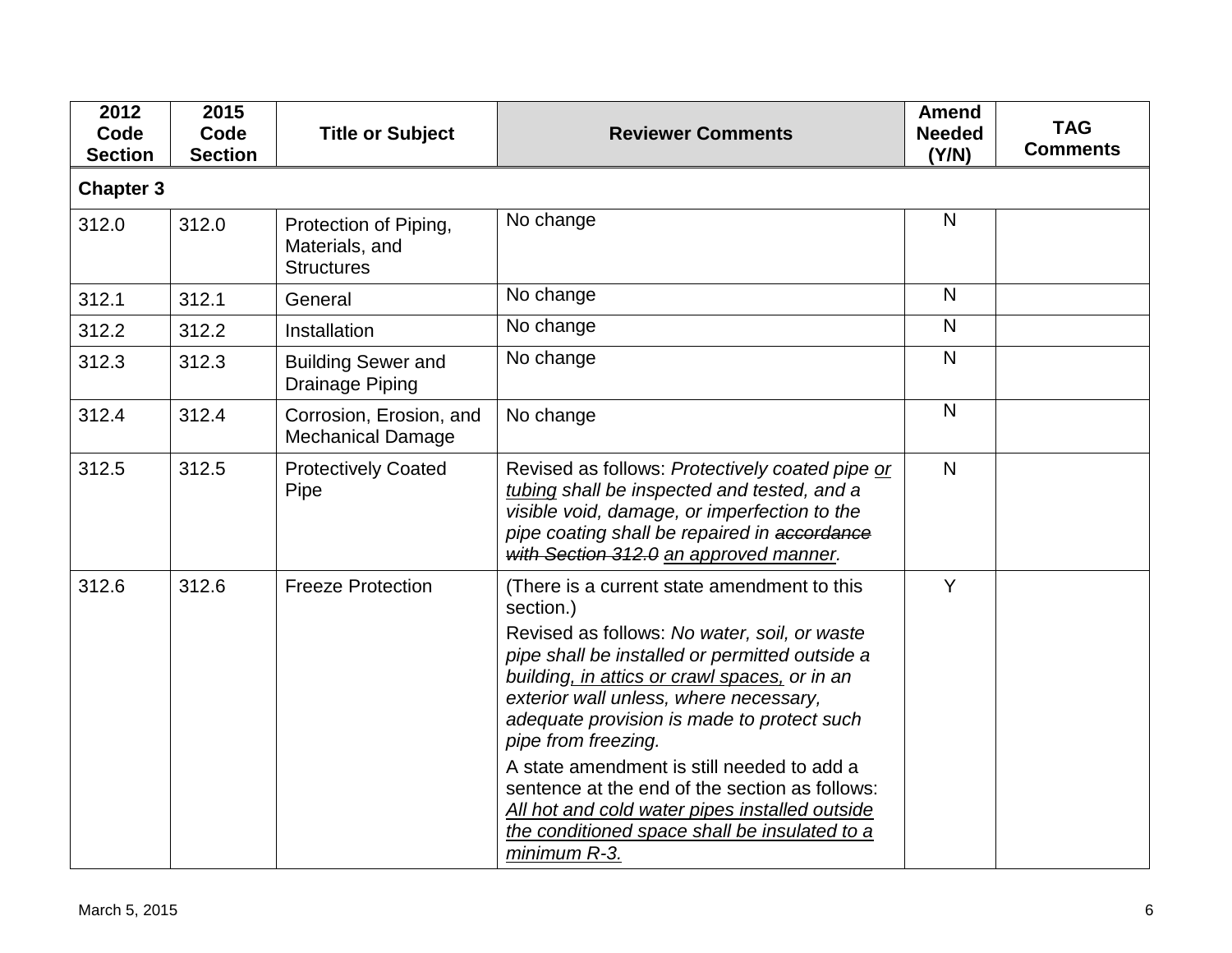| 2012<br>Code<br><b>Section</b> | 2015<br>Code<br><b>Section</b> | <b>Title or Subject</b>               | <b>Reviewer Comments</b>                                                                                                                                                                                                                                                                               | <b>Amend</b><br><b>Needed</b><br>(Y/N) | <b>TAG</b><br><b>Comments</b> |
|--------------------------------|--------------------------------|---------------------------------------|--------------------------------------------------------------------------------------------------------------------------------------------------------------------------------------------------------------------------------------------------------------------------------------------------------|----------------------------------------|-------------------------------|
| <b>Chapter 3</b>               |                                |                                       |                                                                                                                                                                                                                                                                                                        |                                        |                               |
| 312.7                          | 312.7                          | <b>Fire-Resistant</b><br>Construction | There is a current state amendment to this<br>section. Recommendation to retain the<br>amendment in its entirety: All pipes penetrating<br>floor/ceiling assemblies and fire-resistant rated<br>walls or partitions shall be protected in<br>accordance with the requirements of the<br>building code. | Y                                      |                               |
| 312.8                          | 312.8                          | Waterproofing of<br>Openings          | No change                                                                                                                                                                                                                                                                                              | $\overline{\mathsf{N}}$                |                               |
| 312.9                          | 312.9                          | <b>Steel Nail Plates</b>              | Added copper alloy piping to plastic and<br>copper that requires nail plate protection.                                                                                                                                                                                                                | $\mathsf{N}$                           |                               |
| 312.10                         | 312.10                         | <b>Sleeves</b>                        | No change                                                                                                                                                                                                                                                                                              | N                                      |                               |
| 312.10.1                       | 312.10.1                       | <b>Building Loads</b>                 | No change                                                                                                                                                                                                                                                                                              | N                                      |                               |
| 312.10.2                       | 312.10.2                       | <b>Exterior Walls</b>                 | No change                                                                                                                                                                                                                                                                                              | N                                      |                               |
| 312.10.3                       | 312.10.3                       | <b>Firewalls</b>                      | No change                                                                                                                                                                                                                                                                                              | N                                      |                               |
| 312.11                         | 312.11                         | <b>Structural Members</b>             | No change                                                                                                                                                                                                                                                                                              | N                                      |                               |
| 312.12                         | 312.12                         | Rodent proofing                       | No change                                                                                                                                                                                                                                                                                              | N                                      |                               |
| 312.12.1                       | 312.12.1                       | <b>Meter Boxes</b>                    | Revised as follows: Meter boxes shall be<br>constructed in such a manner that rats cannot<br>enter as to restrict rodents or vermin from<br>entering a building by following the service<br>pipes from the box into the building.                                                                      | N                                      |                               |
| 312.12.2                       | 312.12.2                       | <b>Metal Collars</b>                  | No change                                                                                                                                                                                                                                                                                              | $\mathsf{N}$                           |                               |
| 312.12.3                       | 312.12.3                       | <b>Tub Waste Openings</b>             | No change                                                                                                                                                                                                                                                                                              | N                                      |                               |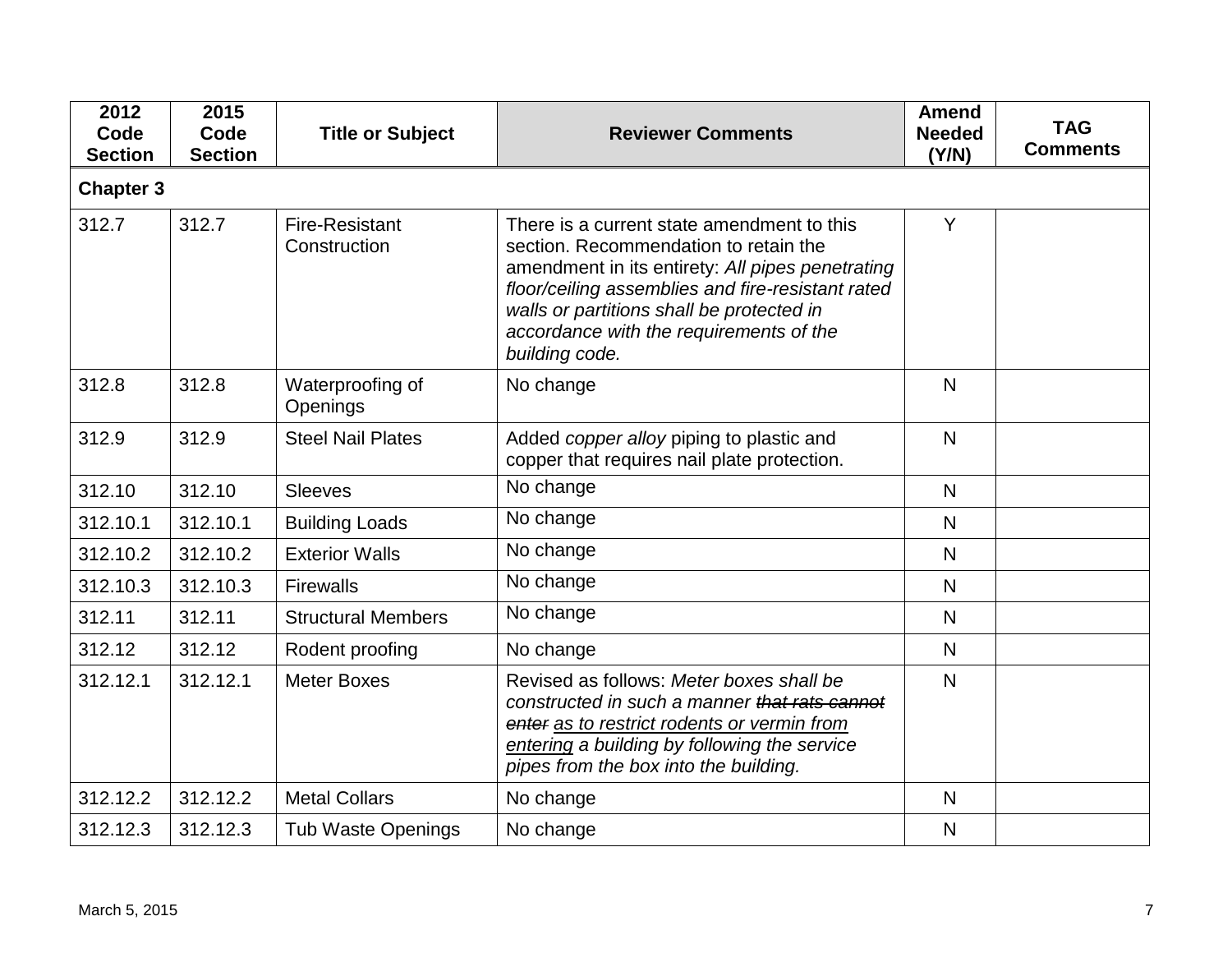| 2012<br>Code<br><b>Section</b> | 2015<br>Code<br><b>Section</b> | <b>Title or Subject</b>     | <b>Reviewer Comments</b>                                                                                                                                                                                                                                                                                                     | <b>Amend</b><br><b>Needed</b><br>(Y/N) | <b>TAG</b><br><b>Comments</b> |  |  |  |  |
|--------------------------------|--------------------------------|-----------------------------|------------------------------------------------------------------------------------------------------------------------------------------------------------------------------------------------------------------------------------------------------------------------------------------------------------------------------|----------------------------------------|-------------------------------|--|--|--|--|
|                                | <b>Chapter 3</b>               |                             |                                                                                                                                                                                                                                                                                                                              |                                        |                               |  |  |  |  |
|                                | 312.13                         | <b>Exposed ABS Piping</b>   | New section added to address protection of<br>ABS material from degradation due to<br>exposure to direct sunlight.                                                                                                                                                                                                           | N                                      |                               |  |  |  |  |
|                                | 312.14                         | <b>Exposed PVC Piping</b>   | New section added to address protection of<br>PVC material from degradation due to<br>exposure to direct sunlight.                                                                                                                                                                                                           | $\mathsf{N}$                           |                               |  |  |  |  |
| 313.0                          | 313.0                          | <b>Hangers and Supports</b> | No change                                                                                                                                                                                                                                                                                                                    | N                                      |                               |  |  |  |  |
| 313.5                          | 313.1                          | General                     | Revised as follows: Piping, Fixtures,<br><b>Appliances, and Appurtenances General.</b><br>Piping, fixtures, appliances, and<br>appurtenances shall be adequately supported<br>in accordance with this code, the<br>manufacturer's installation instructions, and in<br>accordance with the Authority Having<br>Jurisdiction. | $\mathsf{N}$                           |                               |  |  |  |  |
| 313.2                          | 313.2                          | <b>Material</b>             | Only the title of the section changed from<br>"Strength" to "Material."                                                                                                                                                                                                                                                      | N                                      |                               |  |  |  |  |
| 313.1                          | 313.3                          | <b>Suspended Piping</b>     | No change                                                                                                                                                                                                                                                                                                                    | N                                      |                               |  |  |  |  |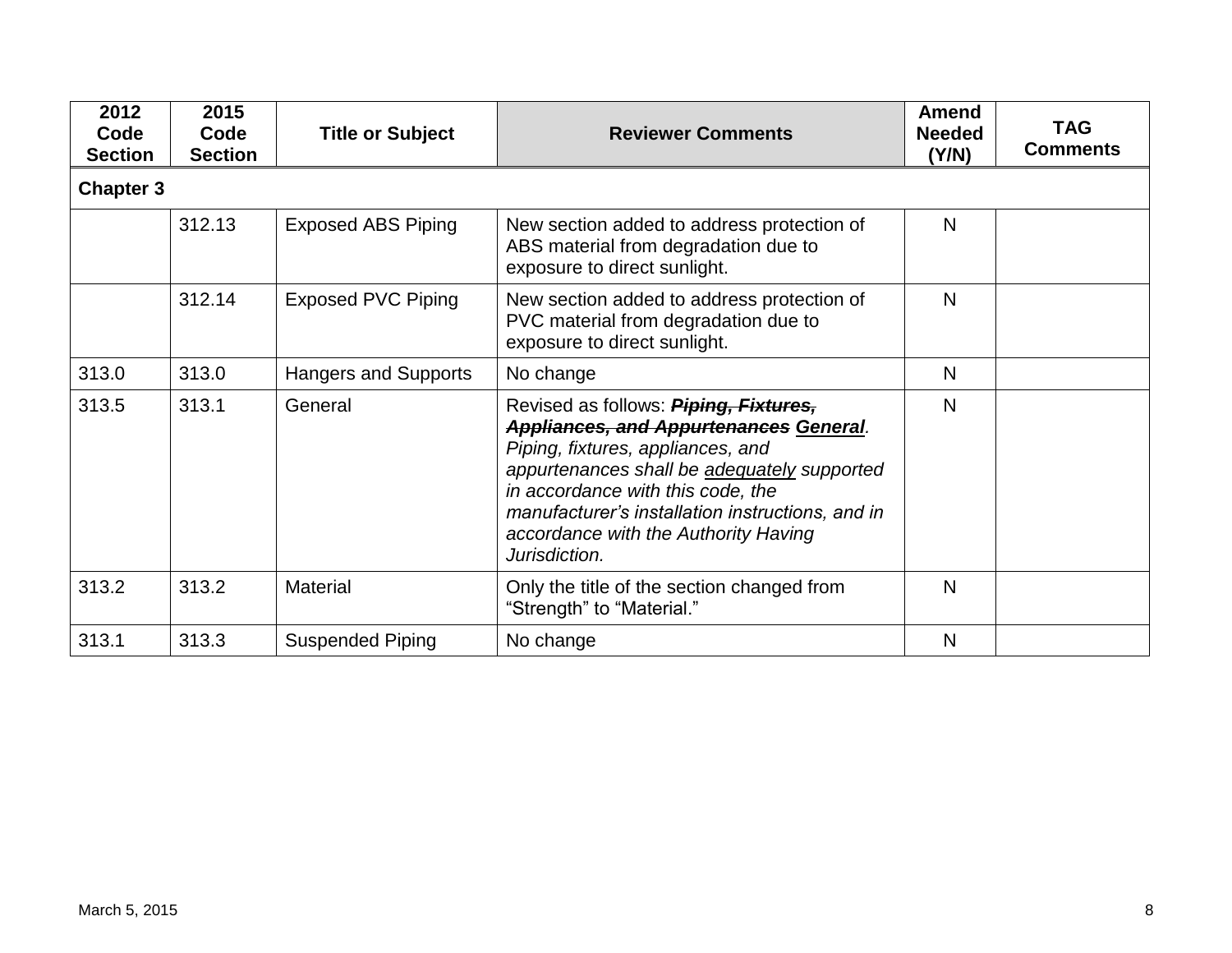| 2012<br>Code<br><b>Section</b> | 2015<br>Code<br><b>Section</b> | <b>Title or Subject</b>                | <b>Reviewer Comments</b>                                                                                                                                                                                                                                                                                                                                                                                                                                                                          | <b>Amend</b><br><b>Needed</b><br>(Y/N) | <b>TAG</b><br><b>Comments</b> |
|--------------------------------|--------------------------------|----------------------------------------|---------------------------------------------------------------------------------------------------------------------------------------------------------------------------------------------------------------------------------------------------------------------------------------------------------------------------------------------------------------------------------------------------------------------------------------------------------------------------------------------------|----------------------------------------|-------------------------------|
| <b>Chapter 3</b>               |                                |                                        |                                                                                                                                                                                                                                                                                                                                                                                                                                                                                                   |                                        |                               |
| Table<br>313.1                 | Table<br>313.3                 | Hangers and Supports                   | Changed, added or deleted the names of<br>certain materials as follows:<br>Copper Tube and Pipe Copper Alloys<br>Steel and Brass Pipe for Water or DWV<br>Steel, Brass, and Tinned Copper Pipe for Gas<br>Added PE-RT material to the table<br>Removed Copper from the table<br>Also deleted Footnote #6 that referenced the<br>applicable IAPMO Installation Standard for<br>expansion or other special requirements, this<br>due to the bulk of the standards being deleted<br>from Appendix I. | N                                      |                               |
| 313.2                          | 313.4                          | Alignment                              | Only the title of the section changed from<br>"Piping Support" to "Alignment."                                                                                                                                                                                                                                                                                                                                                                                                                    | N                                      |                               |
| 313.3                          | 313.5                          | <b>Underground Installation</b>        | Only the title of the section changed from<br>"Underground Piping" to "Underground<br>Installation."                                                                                                                                                                                                                                                                                                                                                                                              | N                                      |                               |
| 313.6                          | 313.6                          | <b>Hanger Rod Sizes</b>                | No change                                                                                                                                                                                                                                                                                                                                                                                                                                                                                         | N.                                     |                               |
| Table<br>313.6                 | Table<br>313.6                 | <b>Hanger Rod Sizes</b>                | No change                                                                                                                                                                                                                                                                                                                                                                                                                                                                                         | N                                      |                               |
| 313.7                          | 313.7                          | <b>Gas Piping</b>                      | No change                                                                                                                                                                                                                                                                                                                                                                                                                                                                                         | N                                      |                               |
| 314.0                          | 314.0                          | Trenching, Excavation,<br>and Backfill | No change                                                                                                                                                                                                                                                                                                                                                                                                                                                                                         |                                        |                               |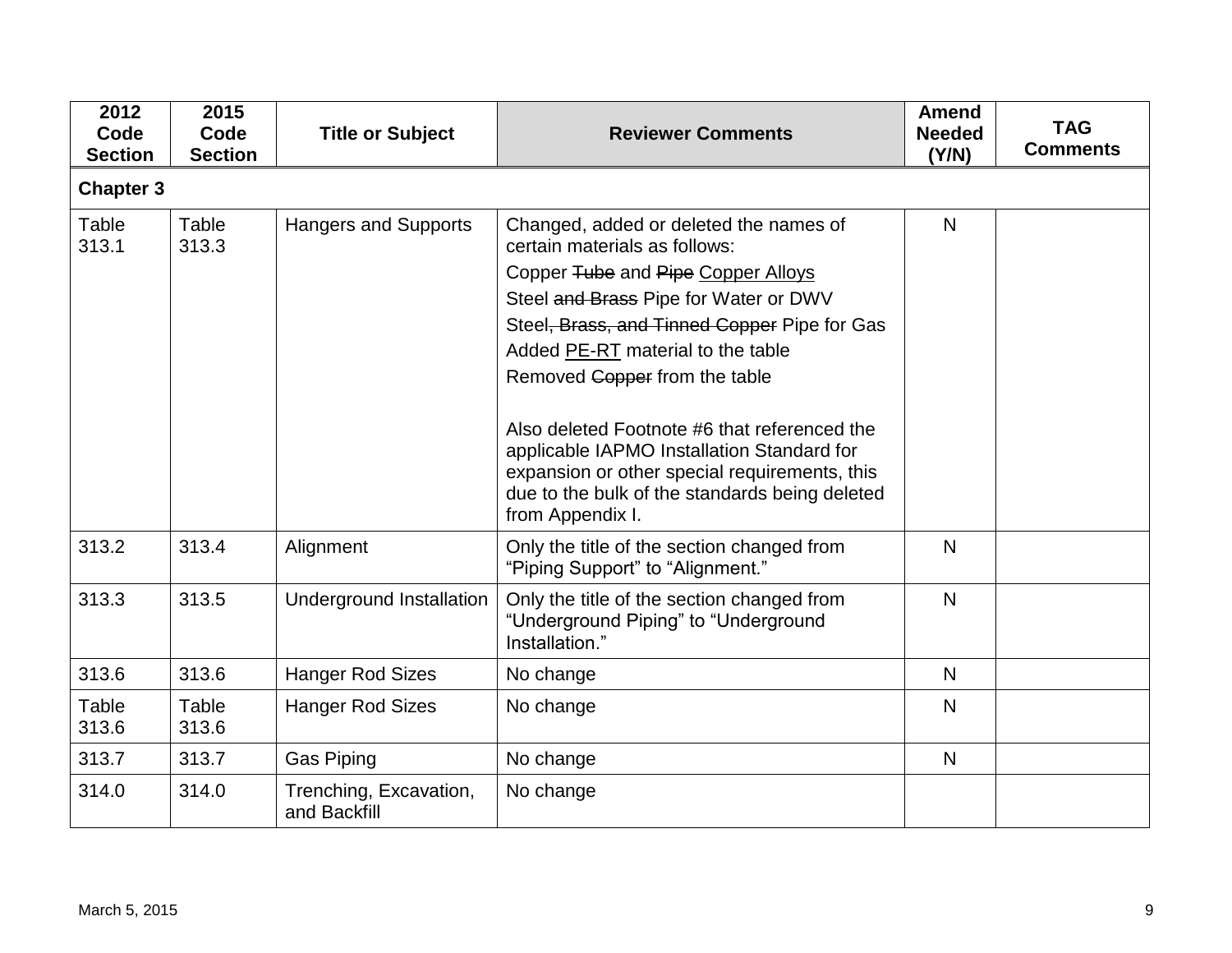| 2012<br>Code<br><b>Section</b> | 2015<br>Code<br><b>Section</b> | <b>Title or Subject</b>                                      | <b>Reviewer Comments</b>                                                                                                                                                                                                                                                                         | <b>Amend</b><br><b>Needed</b><br>(Y/N) | <b>TAG</b><br><b>Comments</b> |
|--------------------------------|--------------------------------|--------------------------------------------------------------|--------------------------------------------------------------------------------------------------------------------------------------------------------------------------------------------------------------------------------------------------------------------------------------------------|----------------------------------------|-------------------------------|
| <b>Chapter 3</b>               |                                |                                                              |                                                                                                                                                                                                                                                                                                  |                                        |                               |
| 314.1                          | 314.1                          | <b>Trenches</b>                                              | Section revised as follows: Trenches deeper<br>than the footing of a building or structure, and<br>paralleling the same, shall be located not less<br>than 45 degrees therefrom from the bottom of<br>the edge of the footing, or as approved in<br>accordance with Section 301.02 of this code. | N                                      |                               |
| 314.2                          | 314.2                          | <b>Tunneling and Driving</b>                                 | No change                                                                                                                                                                                                                                                                                        | $\mathsf{N}$                           |                               |
| 314.3                          | 314.3                          | <b>Open Trenches</b>                                         | No change                                                                                                                                                                                                                                                                                        | $\mathsf{N}$                           |                               |
| 314.4                          | 314.4                          | Excavations                                                  | A new paragraph is added to the section as<br>follows: Underground thermoplastic pipe and<br>fittings for sewers and other gravity flow<br>applications shall be installed in accordance<br>with this code and Section 314.4.1.                                                                  | $\mathsf{N}$                           |                               |
|                                | 314.4.1                        | Installation of<br>Thermoplastic Pipe and<br><b>Fittings</b> | New section added to address installation of<br>thermoplastic sewer pipe.                                                                                                                                                                                                                        | $\mathsf{N}$                           |                               |
| 315.0                          | 315.0                          | <b>Joints and Connections</b>                                | No change                                                                                                                                                                                                                                                                                        | N.                                     |                               |
| 315.1                          | 315.1                          | Unions                                                       | Only a slight modification to a portion of the<br>section as follows: at any point in the water<br>system                                                                                                                                                                                        | $\mathsf{N}$                           |                               |
| 315.2                          | 315.2                          | Prohibited Joints and<br>Connections                         | No change                                                                                                                                                                                                                                                                                        | $\mathsf{N}$                           |                               |
| 315.2.1                        |                                | Obstruction                                                  | Entire section has been deleted.                                                                                                                                                                                                                                                                 | N                                      |                               |
| 316.0                          | 316.0                          | Increasers and<br><b>Reducers</b>                            | No change                                                                                                                                                                                                                                                                                        | $\mathsf{N}$                           |                               |